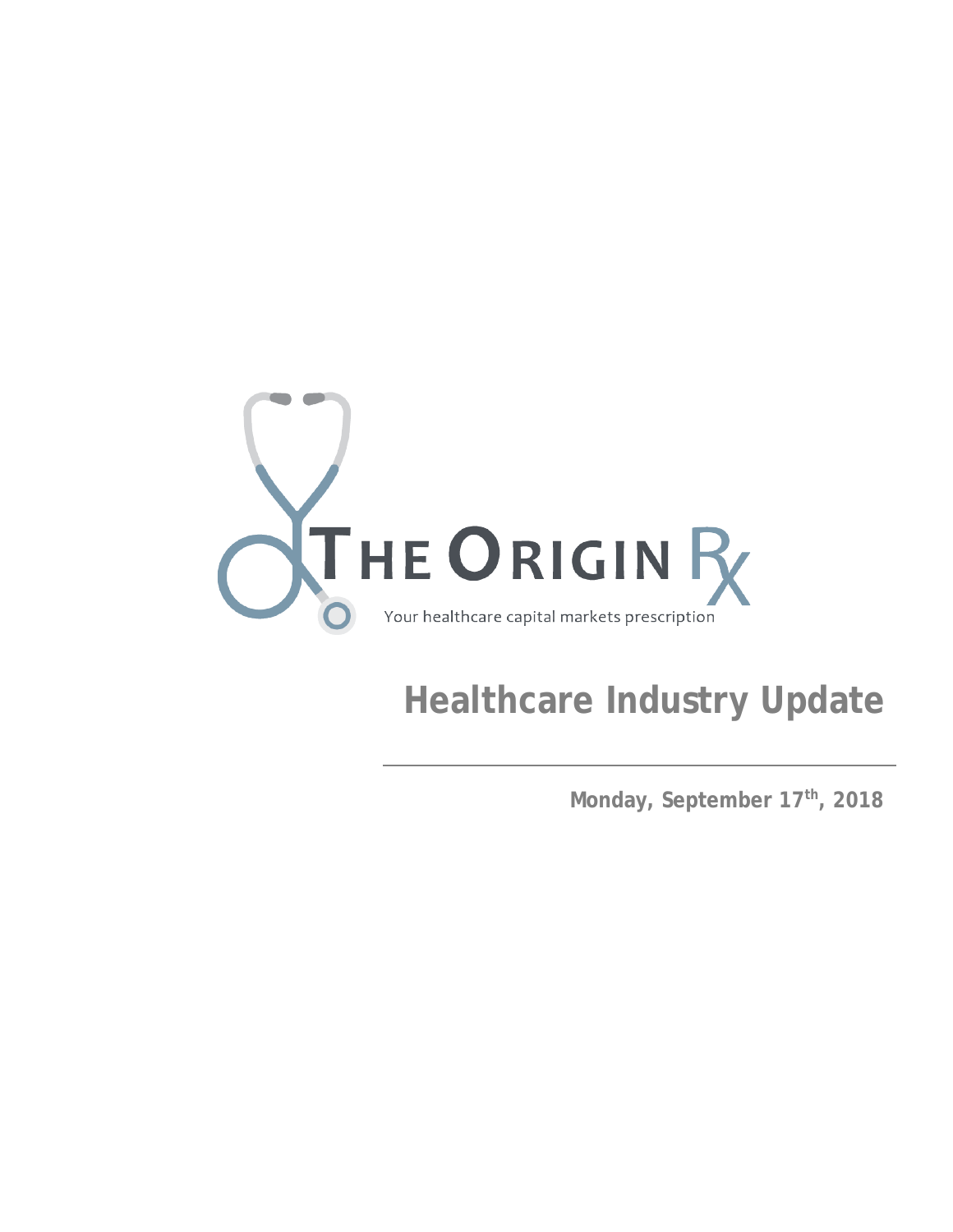

# **THE ORIGIN RX**

#### **Timing is everything**

It was impossible to miss Apple's announcement of two new mobile medical apps to be used with the Apple Watch 4 – ECG software for OTC use and an irregular rhythm notification feature. Timing of FDA clearance could not have been more perfect, just the day before the company's September 12th launch event at the Steve Jobs Theatre.

**\_\_\_\_\_\_\_\_\_\_\_\_\_\_\_\_\_\_\_\_\_\_\_\_\_\_\_\_\_\_\_\_\_\_\_\_\_\_\_\_\_\_\_\_\_\_\_\_\_\_\_\_\_\_\_\_\_\_\_\_\_\_\_\_\_\_\_\_\_\_\_\_\_\_\_\_\_\_\_\_\_\_\_\_\_\_\_\_\_\_**

The ECG app creates, records, stores, transfers, and displays a single channel ECG similar to a Lead I ECG and can determine the presence of atrial fibrillation (AFib) or sinus rhythm on a classifiable waveform. The ECG recordings are then stored in the Health app and can be shared with physicians. The ECG app is not recommended for users with other known arrhythmias or for individuals under 22 years old.

The irregular rhythm notification app analyzes pulse rate data to identify episodes of irregular heart rhythms suggestive of AFib and provides a notification to the user. The notification feature can be used to supplement the decision for AFib screening but it is not intended to replace traditional methods of diagnosis or treatment. It is also not intended for use in those under 22 years old or in patients previously diagnosed with AFib.

The FDA is not generally famous for moving rapidly, but they sure moved at lightning speed on this file. Apple began recruiting patients in November of last year, submitted its applications mid-August and received FDA clearance on September 11th, 2018. This was a de novo submission – the FDA's goal for de novo submissions is to issue a decision within 150 days of receipt – so I'm guessing FDA clearance in less than 30 days is a new record.

The Apple Heart Study, conducted in partnership with Stanford Medicine, looked at 588 individuals, half with AFib and the other half with healthy heart rates. The app was able to identify over 98% of subjects with AF and over 99% with healthy heart rates. Data collection will continue to January 31, 2019. In order to mitigate risk, the FDA requires Apple to notify users of its ECG software of the risks in faulty arrhythmia detection and the dangers of misinterpretation or over-reliance on the software.

In a statement from FDA Commissioner Scott Gottlieb and Center for Devices and Radiological Health Director Jeff Shuren, the FDA worked closely with Apple as they developed and tested these software products. They acknowledge that health care has been slow to implement disruptive tech tools that have been successfully transforming other areas of business and daily life, ranging from ride-hailing apps and virtual home assistants to fin tech and food delivery – and the complex regulatory framework has likely played a part. While always putting patient protection at the forefront, they intend to take a regulatory approach that fosters innovation, rather than inhibits it. This means they plan to reduce the time and cost of market entry, while assuring necessary patient safeguards are in place. Hopefully this is the mantra for all and not just Apple.

Since we're on the topic of timing, it's hard to miss the fact that we're in the final month before legalization of rec cannabis use in Canada. There is a flurry of discussions, plans and rumours, and stocks are up. We should have more on that in two weeks…

**\_\_\_\_\_\_\_\_\_\_\_\_\_\_\_\_\_\_\_\_\_\_\_\_\_\_\_\_\_\_\_\_\_\_\_\_\_\_\_\_\_\_\_\_\_\_\_\_\_\_\_\_\_\_\_\_\_\_\_\_\_\_\_\_\_\_\_\_\_\_\_\_\_\_\_\_\_\_\_\_\_\_\_\_\_\_\_\_\_\_**

**CATHY STEINER, PRINCIPAL** 



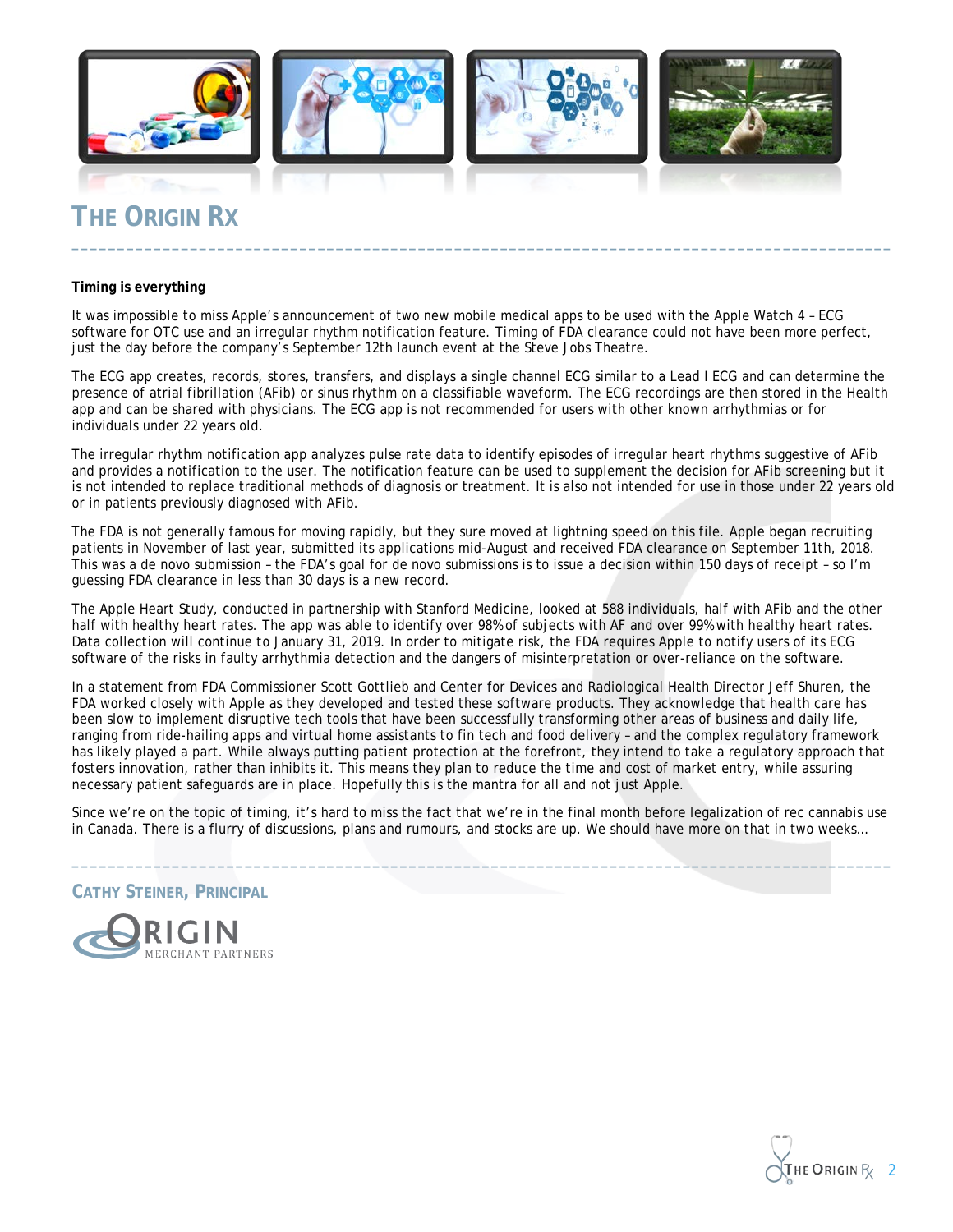

### **BIGGEST MOVERS**

#### Recent News1

Markets have been relatively flat in the last two weeks with the TSX decreasing 2.0% and the NASDAQ increasing by 1.8%. It's been a mixed bag in healthcare subsectors, which follow in this report. A selection of the largest share price movers in the healthcare space during the recent period is included below:

- **Liberty Health Sciences Inc.** (CNSX:LHS +103%): Liberty Health Sciences is a producer and distributor of medical cannabis in the State of Florida. Recent share price appreciation was due to an announcement that Liberty has received approval to manufacture and dispense **Solei Sungrown Cannabis** products in Florida. Furthermore, they received approval from the Florida Department of Health to implement the state's first online patient management system, called FlorPass
- **WeedMD, Inc.** (TSXV:WMD +68%): WeedMD produces and sells medical marijuana in Canada. Recent share price increase was mainly due to its announced supply agreement with the Ontario Cannabis Retail Corporation as well as the completion of its first harvest at its state-of-the-art greenhouse
- Synlogic, Inc. (NasdaqGM:SYBX +67%): Synlogic is a clinical-stage biopharmaceutical company focusing on the discovery and development of synthetic biotic medicines to treat metabolic, inflammatory, and cancer diseases. The recent increase in its share price is primarily due to an announcement of positive interim clinical data from its ongoing phase 1/2a study of SYNB1618 in patients with Phenylketonuria (PKU)
- **MannKind Corporation** (NasdaqGM:MNKD +62%): MannKind is a biopharmaceutical company focusing on the development and commercialization of inhaled therapeutic products for diabetes and pulmonary arterial hypertension patients. Recent share price appreciation was largely due to the announcement that MannKind has entered into an exclusive license agreement for the development and commercialization of Treprostinil, a product being evaluated for the treatment of pulmonary arterial hypertension
- **Vital Therapies, Inc.** (NasdaqGS:VTL -26%): Vital Therapies is a biotherapeutic company that focuses on developing and commercializing cell-based therapy for the treatment of acute forms of liver failure. Recent share price decline is due to the announcement that the VTL-308 study failed to achieve the primary and secondary endpoints of improvement in survival
- **Lannett Company, Inc.** (NYSE:LCI -59%): Lannett develops and manufactures generic versions of brand pharmaceuticals. Share prices declined significantly after **Rosen Law Firm** announced the filing of a class action lawsuit on behalf of the shareholders of the company. According to the lawsuit, defendants failed to disclose that Lannett faced a substantial risk of the loss of its exclusivity agreement with **Jerome Stevens Pharmaceuticals**

. *Note 1: For the period August 15th to September 14th, 2018*

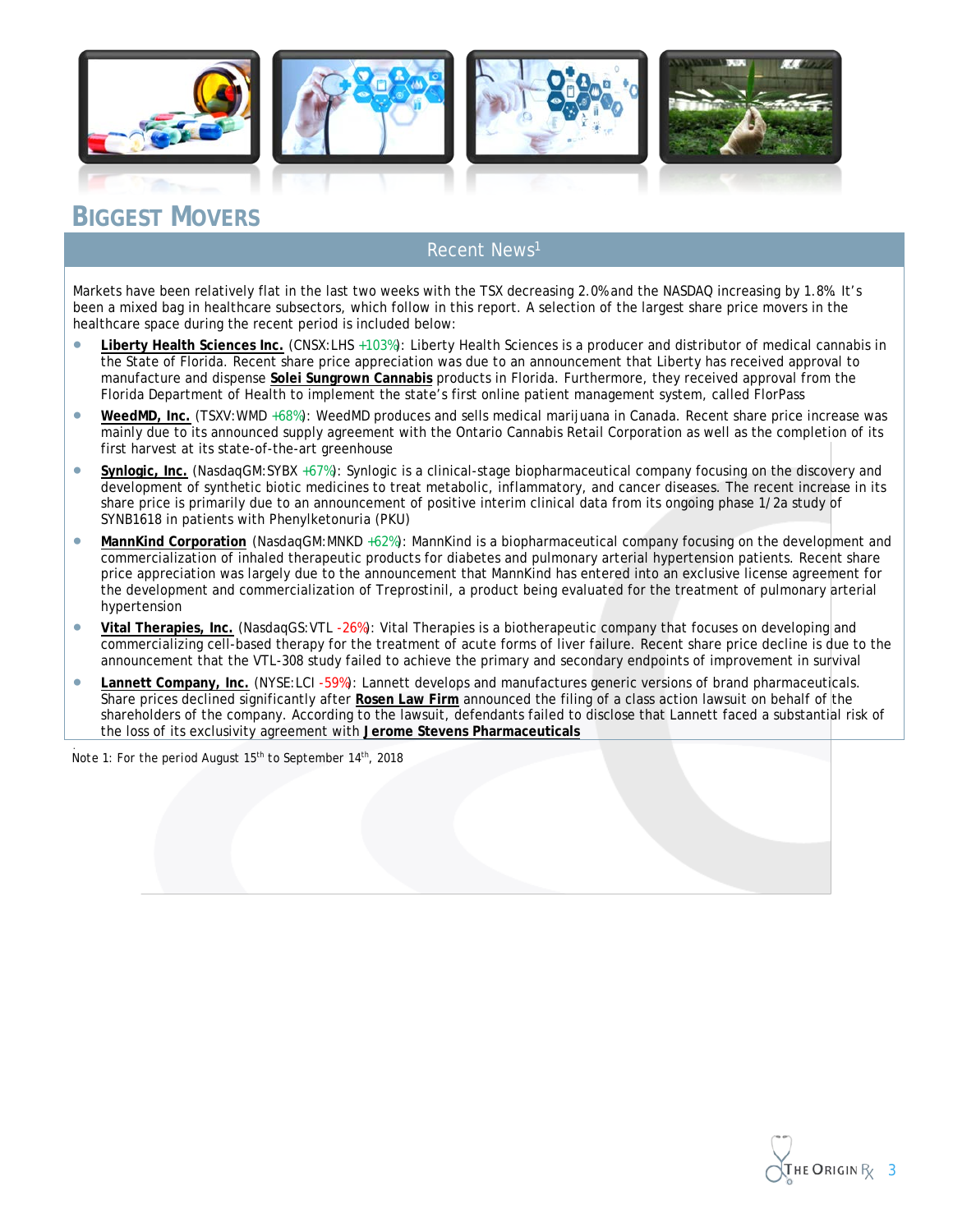

### **US HEALTHCARE WATCHLIST**

#### **News Scan**<sup>1</sup>

- The US Healthcare Watchlist Index gained approximately 7.4% over the last twelve months, while the TSX Composite Index gained 6.1% over the same period. Some events making news this month:
- On September 13th, **Roche** announced it will be cutting costs in an effort to compete against cut-price biosimilars for Rituxan, Avastin and Herceptin. The company has recently cut 223 jobs from Genentech's headquarter aimed to streamline its global business unit. Roche estimates it could have a sales gap of \$10 billion by 2022
- On September 12th, **Bristol-Meyers Squibb** announced positive efficacy results of a Phase II study of its oral selective tyrosine-kinase-2 inhibitor to treat moderate to severe forms of plaque psoriasis. Bristol-Myers relies heavily on a blockbuster cancer drug, and this will diversify their portfolio
- On September 12th, German drug maker **Bayer** announced it will be adding warning labels on its prescription-free stomach relief drops after it was linked to rare cases of liver damage. The treatment, originally introduced in 1960 has approval in more than 40 countries, and has been used by 82 million patients
- On September 12th, **Gilead Sciences** announced its collaboration with **Precious BioSciences** to develop a treatment aimed to eliminate Hepatitis B Virus (HBV) through the use of Precision's gene editing platform ARCUS. Precision will be leading the development, while Gilead will be responsible for the clinical development and commercialization of the treatment. The partnership is expected to generate \$445 million for Precision
- On September 10th, **Urovant Sciences**, a biopharmaceutical company focused on treatments for urologic conditions, filed for its initial public offering of a proposed maximum of \$150 million, which will be led by JP Morgan, Jefferies and Cowen. Urovant will be listed on the Nasdaq under the symbol UROV
- On September 10th, **Carlyle Group** announced it will acquire a significant minority stake in **Ambio Holdings Inc.**, also known as AmbioPharm. Ambio is a predominantly North American pharmaceutical company that manufactures peptide active ingredients at facilities both in the U.S. and China
- On September 6th, **Boston Scientific** agreed to acquire **Augmenix**, a privately held healthcare equipment producer for US\$600 million. Augmenix is behind the development of SpaceOAR System which is used to reduce side effects in men with prostate cancer who've received radio therapy
- On August 31<sup>st</sup>, HCA Healthcare, a healthcare service company, announced it has agreed to purchase Mission Health, a nonprofit health system for US\$1.5 billion. The acquisition includes seven of Mission Health's locations in North Carolina
- On August 17th, **Entasis Therapeutics**, a clinical-stage biopharmaceutical company, filed for an initial public offering for a maximum of \$86 million, which will be led by Credit Suisse and BMO Capital Markets, along with SunTrust Robinson Humphrey and Wedbush PacGrow



*Note 1: For the period August 15th to September 14th, 2018*

*US Healthcare Watchlist Constituents: Johnson & Johnson, Pfizer Inc., Roche Holding AG, Novartis AG, Merck & Co., Inc., AbbVie Inc., Amgen Inc., Medtronic plc, Gilead Sciences, Inc., Bayer AG, Abbott Laboratories, Bristol-Myers Squibb, GlaxoSmithKline plc, Eli Lilly and Company, AstraZeneca PLC, Celgene Corporation, Allergan plc, Boston Scientific Corporation, Mylan N.V., Teva Pharmaceutical Industries, Mallinckrodt Public Limited Company, Endo International plc*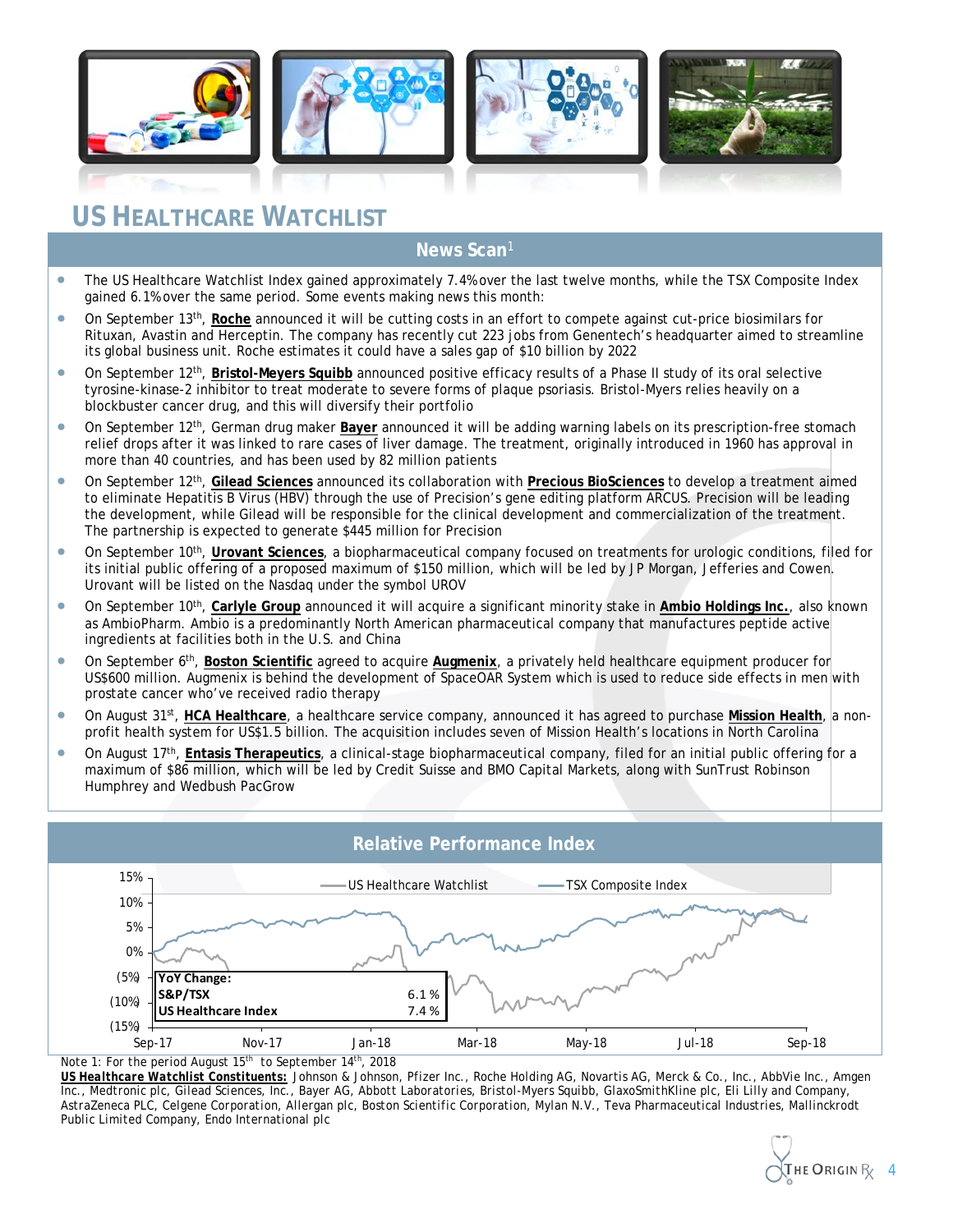

### **CANADIAN DRUG DEVELOPERS**

#### **News Scan**<sup>1</sup>

- Last twelve-month performance of the Canadian Drug Developers Index was an impressive 46.8%, significantly outperforming the TSX Composite Index which only gained 6.1% over the same period. In the news this month:
- On September 6th, **Oncolytics Biotech** announced it has entered into a Master Clinical Supply agreement with **Hoffman-La**  Roche Ltd to supply Tecentric<sup>™</sup> for the company's clinical development program. The agreement aims to investigate Reolysin's™ impact on cancer treatments used in conjunction with Tecentric™
- On September 5th, **Tetra Bio-Pharma** announced that it has secured a competitive CBD supply agreement with **True North Cannabis** in order to develop a cannabinoid derived oral capsule as well as a topical cream to treat joint pain and inflammation. The development of this topical treatment is in partnership with Genacol
	- On August 14th, **Tetra** announced the completion of a development and commercialization agreement with **Genacol Canada Corporation**. Genacol will be responsible for the promotion and sales of the product throughout Canada, which represents a \$2.5 billion market. The product is expected to launch in 2019
- On August 30th, **Resverlogix Corporation**, a Canadian developmental stage biotechnology company, announced it has closed a private placement of approximately C\$10.4 million in equity units at a price of \$2.50 per unit with gross proceeds of C\$26 million



*Note 1: For the period August 2nd to August 15th, 2018*

*Canadian Drug Developers Constituents: ProMetic Life Sciences Inc., Clementia Pharmaceuticals Inc., Aurinia Pharmaceuticals Inc., Arbutus Biopharma Corporation, Resverlogix Corp., Aquinox Pharmaceuticals Inc., Zymeworks Inc., ImmunoVaccine Inc., InMed Pharmaceuticals Inc., Sierra Oncology, Inc., Tetra Bio-Pharma Inc., Oncolytics Biotech Inc., Cardiome Pharma Corp., Acerus Pharmaceuticals Corporation, ProMIS Neurosciences Inc., Aeterna Zentaris Inc., Trillium Therapeutics Inc.*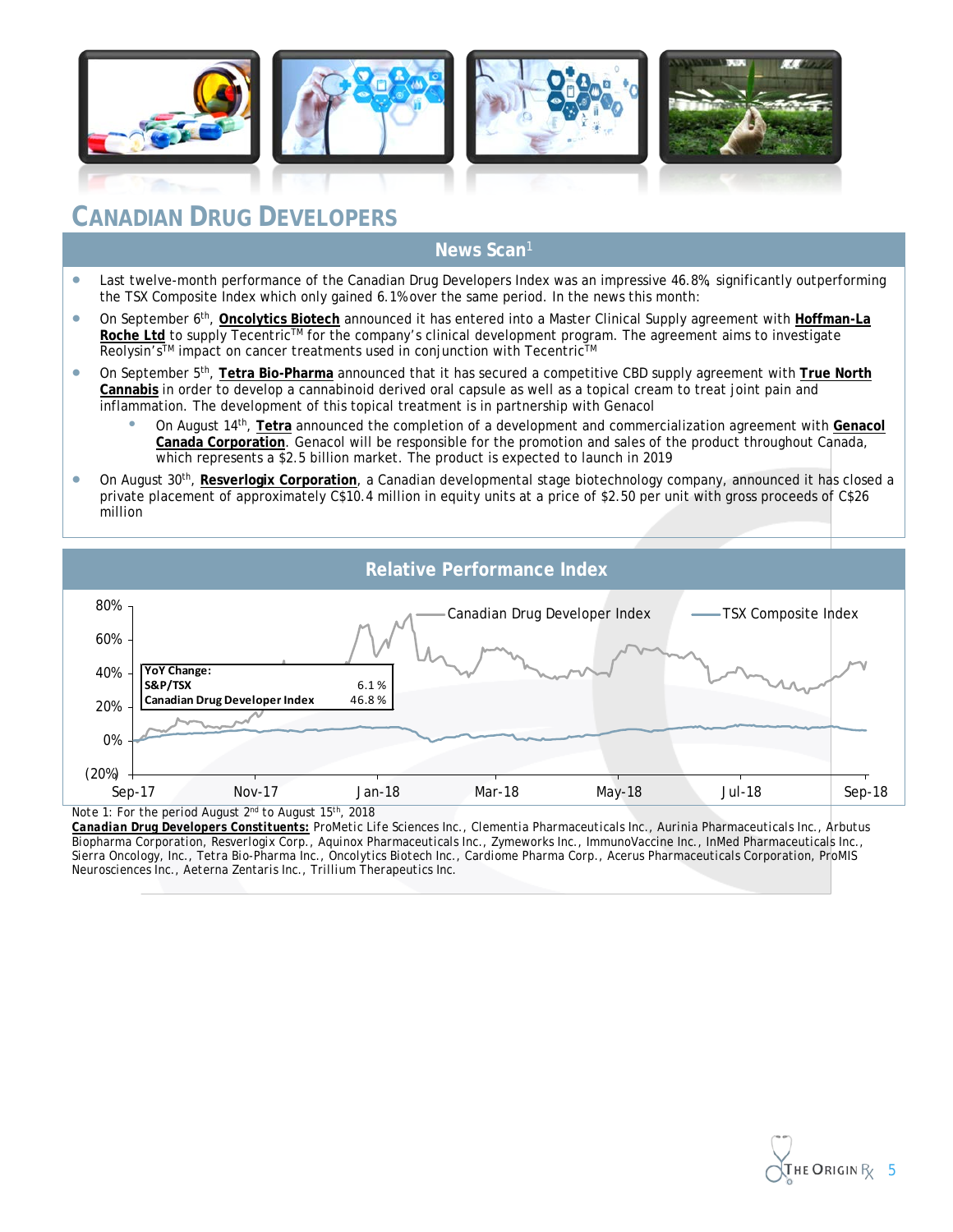

### **CANADIAN PHARMACEUTICALS**

#### **News Scan**<sup>1</sup>

- The Canadian Pharmaceuticals Index experienced a decline of approximately 14.9% over the last twelve months, while the TSX Composite Index gained 6.1% over the same period. Recent news highlights include:
- On September 11th, **Concordia International**, a specialty pharmaceutical company, announced the completion of a private placement financing, raising a total of C\$587 million at \$13.69 per share. The transaction is completed for recapitalization purposes of its \$1.6 billion in unsecured debt for the new limited voting shares that represents approximately 12% of outstanding voting rights
- On September 11th, **Bausch Health Companies Inc.** announced it paid down \$57 million of its senior secured term loans and \$50 million of its revolver borrowings with cash. This repayment adds to the additional \$132 million pay down from Q3 this year in an effort to eliminate mandatory amortization for fiscal year 2018
	- On September 5th, **Bausch** released phase 3 clinical trial results for its loteprednol etabonate ophalmic gel, a treatment of postoperative pain and inflation treatment for eyes. The treatment met both safety and efficacy endpoints, with expectations of FDA approval in early 2019
	- On August 29th, FDA announced it has accepted the review of **Bausch's** refiled application of its Ortho Dermatologics' topic treatment called the DUOBRII. The FDA has up till February 15, 2019 for further consideration. The treatment's original application was scrutinized for its pharmacokinetics, which is the drug absorption, distribution and metabolism ability in the human body



*Canadian Pharmaceuticals Constituents: Bausch Health Companies Inc., Knight Therapeutics Inc., Concordia International Corp., Aralez Pharmaceuticals Inc., Theratechnologies Inc., Zomedica Pharmaceuticals Corp.*

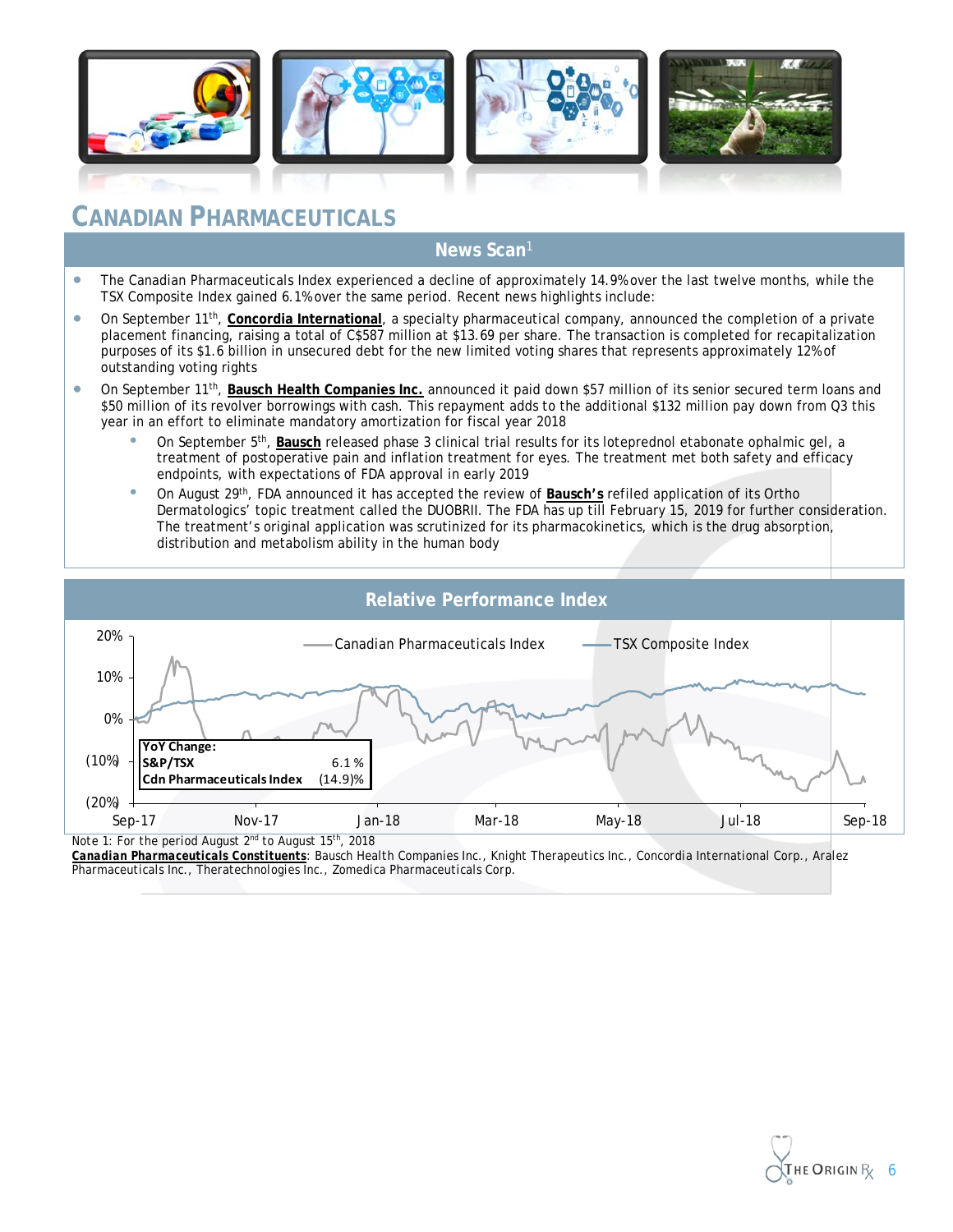

### **CANADIAN DEVICES & DIAGNOSTICS**

#### **News Scan**<sup>1</sup>

- The Canadian Devices & Diagnostics Index lost approximately 5.4% over the last twelve months, lagging the TSX Composite Index which gained 6.1% over the same period. Newsmakers for September 2018:
- On September 14th, **Hamilton Thorne Ltd.**, a developer and manufacturer of precision laser devices and advanced image analysis systems, announced that it has completed of a bought deal private placement for aggregate proceeds of C\$10mm. The offering was led by **Bloom Burton Securities** with proceeds to be earmarked for future acquisitions and general working capital
- On September 11<sup>th</sup>, **Neovasc Inc.**, a specialty medical device company that develops and manufactures products for the cardiovascular marketplace, was made aware of a lawsuit filed by **Endovalve Inc.** and **Micro Interventional Devices, Inc.** The complaint has not yet been served on the Company but it is related to its transcatheter mitral valve
- On September 4th, **CRH Medical Corporation**, a products and service provider to gastroenterologists, announced the acquisition of **Lake Erie Sedation Associates** for an undisclosed sum. Lake Erie's affiliated physicians are existing customers of CRH and the company looks forward to continue to leverage the strength of those relationships
- On August 28th, **Titan Medical Inc.**, a medical device company focused on the design and development of a robotic surgical system for application in minimally invasive surgery (MIS), announced that it has been given a patent covering technology that advances the ease of use and positioning of robotic surgical systems, such as Titan's SPORT Surgical System. The patent will further enhance Titan's intellectual property position in single-port robotic surgery
- On August 23rd, **Relay Medical Corp.**, a medical technology company focusing on the development of Vitro diagnostics and point-of-care technologies, announced it has signed a term sheet to acquire a gynecological clinical invention that is aimed to address gynecological complications. Under the terms of the deal, the company will own 85% of a new subsidiary
- On August 20th, **TSO3 Inc.**, a producer of medical sterilizers, announced that **UCHealth** has performed the first patient procedure in Colorado using TSO's Sterizone technology. The procedure involved the use of a duodenoscope, which is used to take images of the patient's liver and gall bladder. The device was sterilized using Sterizone technology



*Note 1: For the period August 2nd to August 15th, 2018*

*Canadian Devices and Diagnostics Constituents: CRH Medical Corporation, TSO3 Inc., Titan Medical Inc., Opsens Inc., Neovasc Inc., ChroMedX Corp., Profound Medical Corp., Covalon Technologies Ltd., Spectral Medical Inc., Hamilton Thorne Ltd.*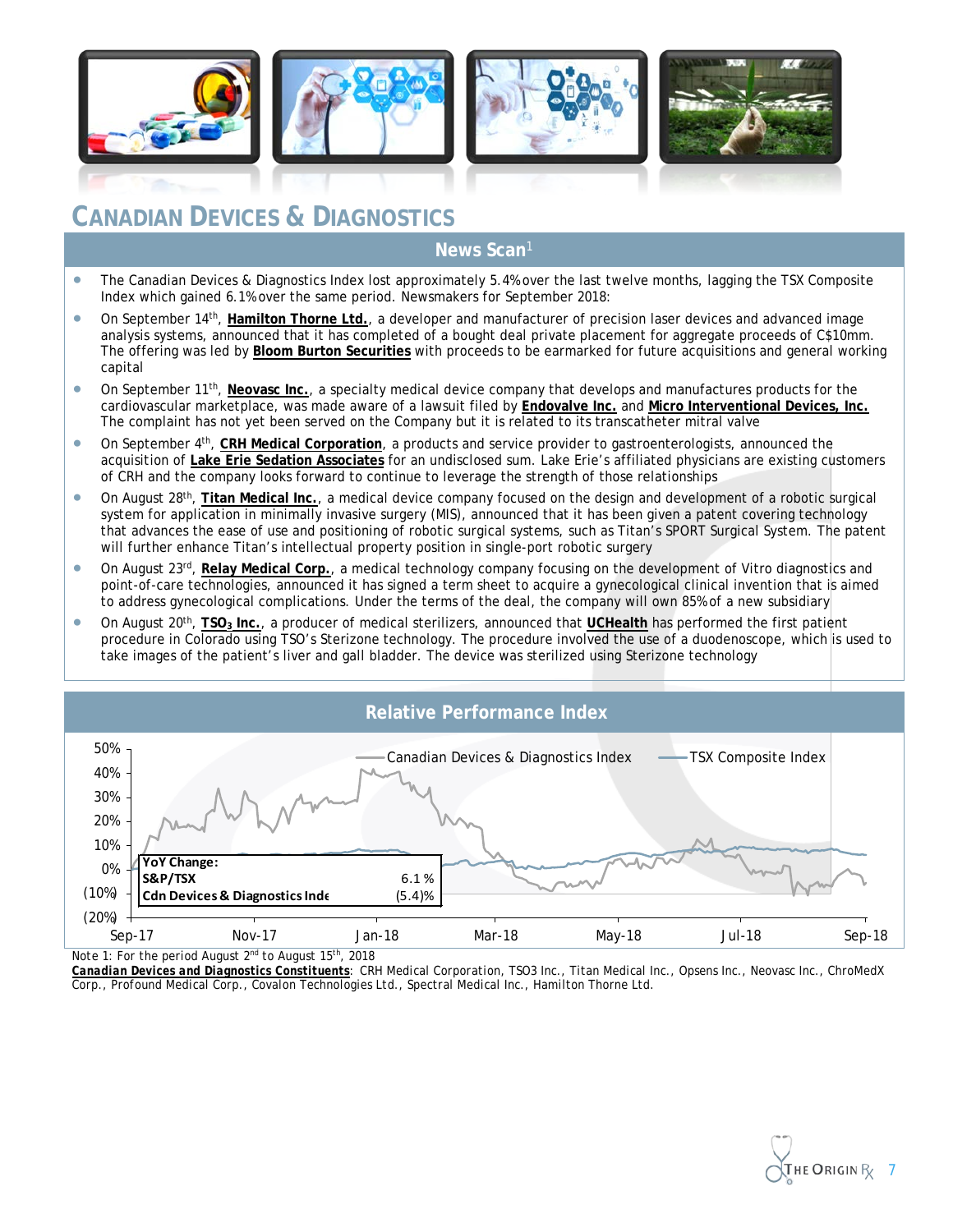

### **CANADIAN HEALTHCARE SERVICES**

#### **News Scan**<sup>1</sup>

- Last twelve-month performance of the Canadian Healthcare Services Index decreased 19.4%, while the TSX Composite Index increased 6.1% over the same period. In August, the following occurred in the Canadian healthcare services space:
- On September 10th, **Centric Health Corporation**, a healthcare services company that operates specialty pharmacy and surgical medical centres, announced that it has been awarded a new contract to service 900 new beds with a multi-regional operator. The company now expects to service approximately 31,0000 beds by the end of 2018, representing an 8% increase since June 30, 2018
	- On September 5th, **Centric Health Corporation** announced that it had entered into a multi-year supply and service agreement with **Canopy Growth Corporation** for the provision of medical cannabis. Under the agreement, Canopy will be the preferred education partner and supplier of choice of medical cannabis primarily through its **Spectrum Cannabis** brand
- On September 7th, **Ascent Industries Corp.**, a licensed producer under the Access to Cannabis for Medical Purposes Regulations of **Health Canada**, announced that it has entered into a supply agreement with the **Ontario Cannabis Retail Corporation**, operating as the **Ontario Cannabis Store** ("OCS"), to supply branded cannabis products to the adult-use market. Under the terms of the agreement, Ascent will supply cannabis products for the OCS's online sales network, and will later supply Ontario's private retailers once the province implements an approved framework
- On September 5th, **AlayaCare Inc.**, a provider of home healthcare software solutions, announced that it has entered into a partnership agreement with **ComOps Limited** to strengthen its presence in the Australian and New Zealand aged care sector. Under the partnership, AlayaCare will re-sell ComOps' market-leading rules interpretation software to home and community care employers
- On August 30th, **Medical Facilities Corporation**, an owner-operator of specialty surgical hospitals and an ambulatory surgery centre, has announced that it has entered into an agreement for a new US\$150mm syndicated revolving credit facility. The credit facility has a 5-year maturity and replaces the company's current C\$100mm facility that was due to mature at the end of 2018. The CEO commented that the new financing will help them increase flexibility as they focus on building scale and diversifying through accretive acquisitions



*Note 1: For the period August 2nd to August 15th, 2018*

*Canadian Healthcare Services Constituents: Sienna Senior Living Inc., Extendicare Inc., Medical Facilities Corporation, Akumin Inc, Centric Health Corporation*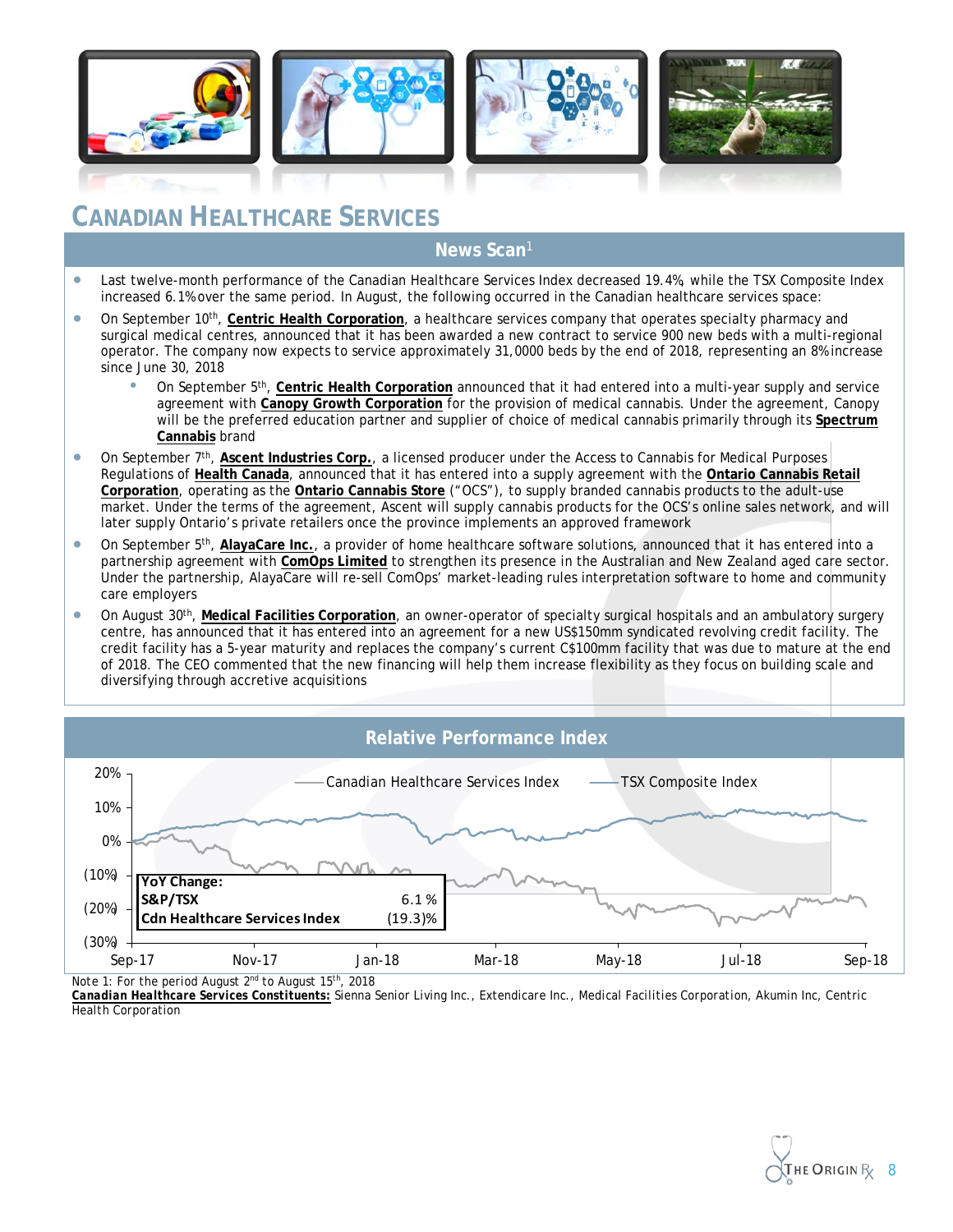

### **CANNABIS**

### **News Scan**<sup>1</sup>

- With 1 month until legalization, the ACMPR has issued 117 licenses. Last twelve-month performance of the Cannabis index was 248.9%, dwarfing the 6.1% gain of the TSX Composite Index over the same period. News highlights:
- On September 12th, **Aurora Cannabis Inc.** announced that it has acquired **Agropro UAB**, Europe's largest producer of certified organic hemp products, as well as hemp processor **Borela UAB** for a total consideration of C\$14.9mm. Aurora plans on further developing hemp biomass into CBD-based wellness products to generate new revenue streams for the company
	- On September 10th, **Aurora Cannabis Inc.** announced that it has entered into an agreement to acquire **ICC Labs Inc.**, for C\$290mm. The acquisition of ICC Labs will establish Aurora as the industry leader in South America
- On September 12th, **Aphria Inc.** announced that it has entered into a wholesale supply agreement with **Emblem Cannabis Corporation** wherein Aphria will supply 175,000kg of high-quality cannabis over a 5-year period starting in May 2019. Under the terms of the agreement, Aphria will receive a non-refundable deposit of C\$22.8mm, which consists of C\$12.8mm in cash and 6.9mm common shares of Emblem
	- On September 6th, **Aphria Inc.** announced that it has sold its entire investment, some 64.1mm shares, of **Liberty Health Sciences Inc.** to a consortium of investors, including the Serruya Family. As a result of the transaction, Aphria has divested its remaining U.S. Cannabis assets from its balance sheet in accordance with TSX requirements
- On September 10th, **CannTrust Holdings Inc.** announced that it has entered into an exclusive partnership with **Breakthru Beverage Group**, the largest Canadian beverage alcohol broker, to develop a route-to-market platform for CannTrust in Canada. The platform is to be effective when the recreational, adult-use market opens in Canada on October 17th
- On September 5th, **Canopy Growth Corporation** announced the closing of Canopy's acquisition of **Hiku Brands Ltd.** For ~C\$290mm. The announcement follows a special meeting of Hiku's shareholders where holders of the common shares voted to approve the transaction. As a result, Hiku is now a wholly-owned subsidiary of Canopy and its shares were de-listed from the **Canadian Securities Exchange** on September 6th
	- On August 21st, **Canopy Growth Corporation** announced that it has received amended licenses from **Health Canada** that increase the size and sophistication of its national footprint. The amended licences include a near doubling of growing capacity and a licence for a highly automated distribution centre at its Smiths Falls Campus as well as an additional 223,000 sq. ft. of cultivation space at its majority-owned **Les Serres Vert Cannabis Inc.** greenhouse in Mirabel, Quebec
	- On August 20th, **Canopy Growth Corporation** announced that it has been selected as an approved supplier by the **Ontario Cannabis Store** ("OCS") to supply a wide variety of cannabis products through its online store starting October 17th, 2018
- On August 21st, **Auxly Cannabis Group Inc.** announced that it has entered into an agreement to purchase **KGK Science Inc.** for total consideration of C\$12.3mm in cash and shares. Auxly expects to leverage KGK's research expertise to further its product development efforts



#### **Relative Performance Index**

*Note 1: For the period August 2nd to August 15th, 2018*

*Cannabis Index Constituents: Canopy Growth, Aurora Cannabis, Aphria, CannTrust Holding, Auxly Cannabis Group, OrganiGram Holdings, The Supreme Cannabis Company, The Hydropothecary*